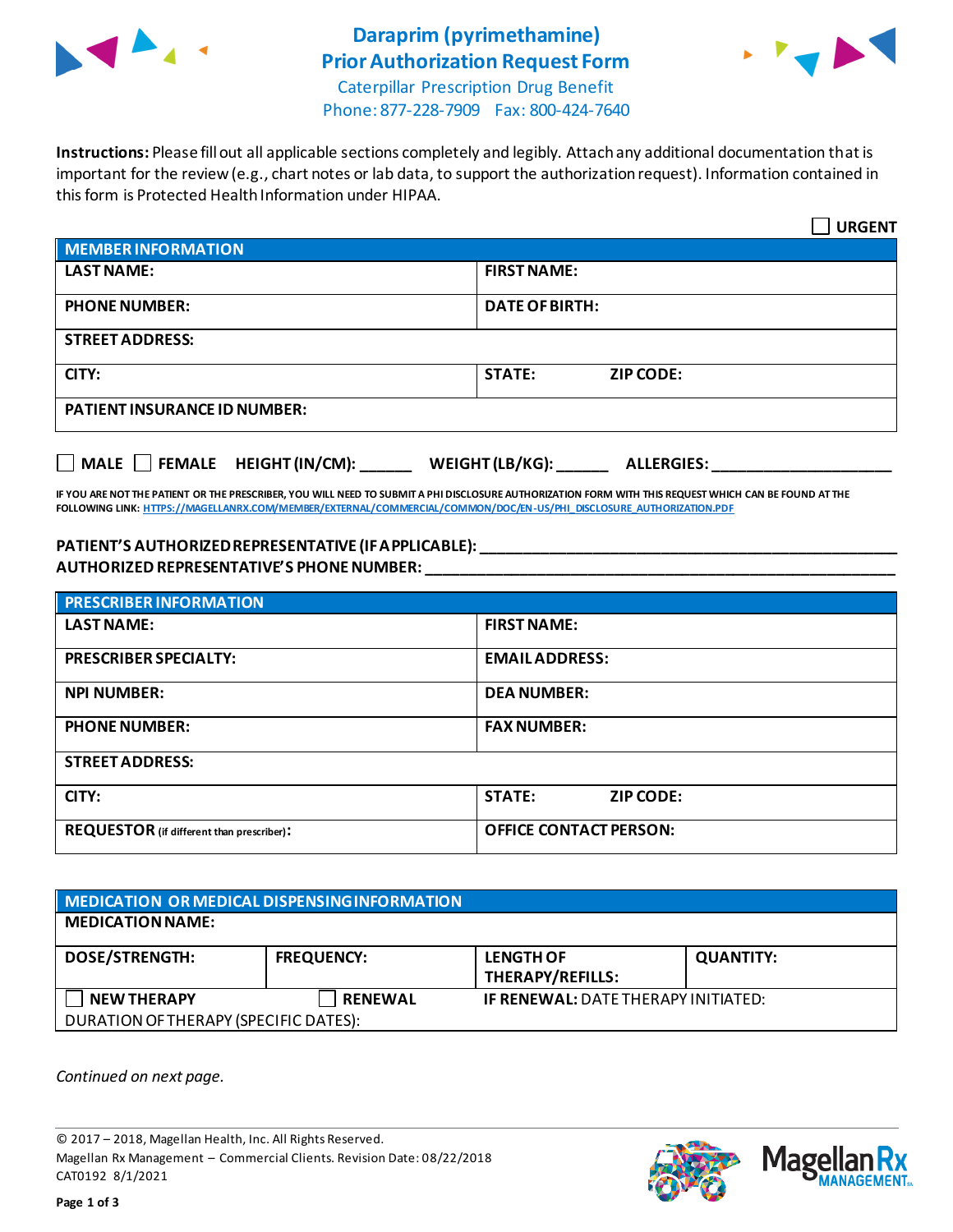

## **Daraprim (pyrimethamine) Prior Authorization Request Form**

Caterpillar Prescription Drug Benefit Phone: 877-228-7909 Fax: 800-424-7640



| MEMBER'S LAST NAME: NAME AND A SERIES AND A SERIES OF STREET AND A SERIES OF STREET AND A SERIES OF STREET AND                                                                                               | <b>MEMBER'S FIRST NAME:</b>                                                                       |                                                       |  |  |
|--------------------------------------------------------------------------------------------------------------------------------------------------------------------------------------------------------------|---------------------------------------------------------------------------------------------------|-------------------------------------------------------|--|--|
|                                                                                                                                                                                                              | 1. HAS THE PATIENT TRIED ANY OTHER MEDICATIONS FOR THIS CONDITION?   YES (if yes, complete below) | NO <sub>1</sub>                                       |  |  |
| <b>MEDICATION/THERAPY (SPECIFY</b><br>DRUG NAME AND DOSAGE):                                                                                                                                                 | <b>DURATION OF THERAPY (SPECIFY</b><br>DATES):                                                    | <b>RESPONSE/REASON FOR</b><br><b>FAILURE/ALLERGY:</b> |  |  |
| <b>2. LIST DIAGNOSES:</b>                                                                                                                                                                                    |                                                                                                   | <b>ICD-10:</b>                                        |  |  |
| □ Active Toxoplasma gondii infection<br>□ Acute malaria infection<br>$\Box$ Chemoprophylaxis for malaria<br>□ Other diagnosis: ____________________ICD-10__________________________________                  | 3. REQUIRED CLINICAL INFORMATION: PLEASE PROVIDE ALL RELEVANT CLINICAL INFORMATION TO SUPPORT A   |                                                       |  |  |
| PRIOR AUTHORIZATION.                                                                                                                                                                                         |                                                                                                   |                                                       |  |  |
| <b>Clinical Information:</b>                                                                                                                                                                                 |                                                                                                   |                                                       |  |  |
| Is the drug going to be used in conjunction with a clinical trial? $\Box$ Yes $\Box$ No                                                                                                                      |                                                                                                   |                                                       |  |  |
| Is prescriber an infectious disease specialist, neurologist, or HIV specialist? $\Box$ Yes $\Box$ No                                                                                                         |                                                                                                   |                                                       |  |  |
| Was an infectious disease specialist, neurologist, or HIV specialist consulted? $\Box$ Yes $\Box$ No Please provide<br>consultation report.                                                                  |                                                                                                   |                                                       |  |  |
| Will pyrimethamine be used as monotherapy? $\Box$ Yes $\Box$ No                                                                                                                                              |                                                                                                   |                                                       |  |  |
| Does patient have a positive IgM antibody test? $\Box$ Yes $\Box$ No Please submit documentation.                                                                                                            |                                                                                                   |                                                       |  |  |
|                                                                                                                                                                                                              | Does patient have a positive IgG antibody test? $\Box$ Yes $\Box$ No Please submit documentation. |                                                       |  |  |
| Does patient have a chronic toxoplasmosis infection (negative IgM anti-toxoplasmosis antibody test but positive<br>IgG anti-toxoplasmosis test and titer)? $\Box$ Yes $\Box$ No Please submit documentation. |                                                                                                   |                                                       |  |  |
| Is patient immunocompromised? $\Box$ Yes $\Box$ No Please submit documentation of cause of immuno-imcompetence.                                                                                              |                                                                                                   |                                                       |  |  |
| Is patient a pregnant female with a gestational age of greater than or equal to 14 weeks? $\Box$ Yes $\Box$ No                                                                                               |                                                                                                   |                                                       |  |  |
| Please submit other diagnostics that verify/confirm an indication for treatment of a Toxoplasmosis infection such<br>as:                                                                                     |                                                                                                   |                                                       |  |  |
| $\Box$ CSF results from a spinal tap                                                                                                                                                                         |                                                                                                   |                                                       |  |  |
| $\Box$ CAT scan or imaging studies of the brain<br>$\Box$ Recent fundoscopic exam results                                                                                                                    |                                                                                                   |                                                       |  |  |
| $\Box$ Histology report for tachyzoites or cysts                                                                                                                                                             |                                                                                                   |                                                       |  |  |
|                                                                                                                                                                                                              |                                                                                                   |                                                       |  |  |
|                                                                                                                                                                                                              |                                                                                                   |                                                       |  |  |

© 2017 – 2018, Magellan Health, Inc. All Rights Reserved. Magellan Rx Management – Commercial Clients. Revision Date: 08/22/2018 CAT0192 8/1/2021